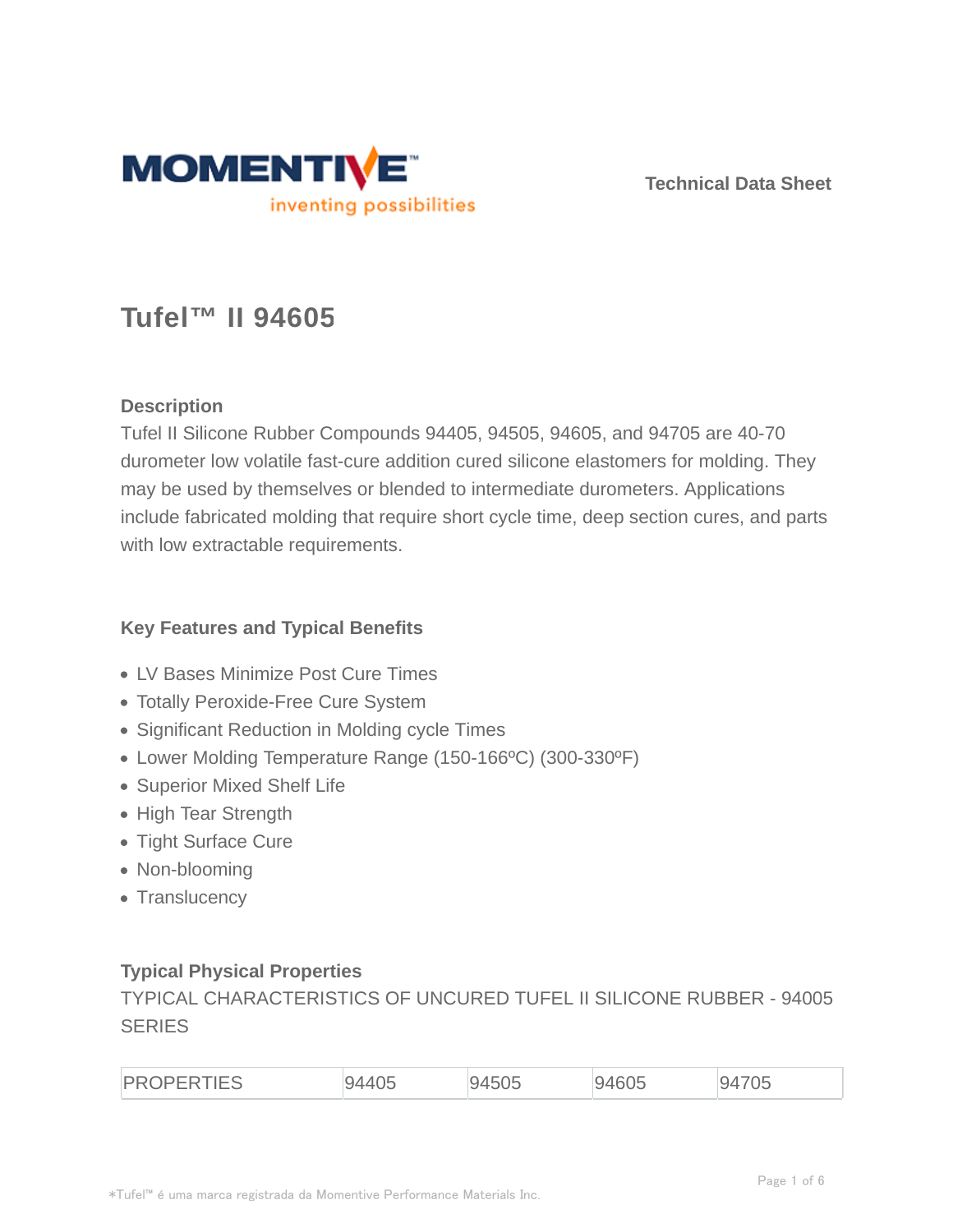| Specific Gravity                          | 1.11               | 1.15        | 1.19        | 1.23        |
|-------------------------------------------|--------------------|-------------|-------------|-------------|
| Appearance                                | <b>Translucent</b> | Translucent | Translucent | Translucent |
| Polymer Classification<br>$(ASTM D-1418)$ | <b>VMQ</b>         | VMQ         | <b>VMQ</b>  | <b>VMQ</b>  |

 TYPICAL RHEOLOGICAL PROFILE - MONSANTO ODR WITH 3° ARC @ 150°C (300°F)

| Minimum Viscosity | 1-6           | $2 - 5$       | $2 - 7$       | $2 - 7$       |
|-------------------|---------------|---------------|---------------|---------------|
| T1, Minutes       | $ 0.5 - 1.0 $ | $ 0.5 - 1.0 $ | $ 0.5 - 1.0 $ | $ 0.5 - 1.0 $ |
| T1, Minutes       | $ 33 - 48 $   | $ 32 - 52 $   | $ 32 - 52 $   | $60 - 90$     |

TYPICAL PHYSICAL PROPERTIES OF TUFEL II SILICONE RUBBER - 94005 **SERIES**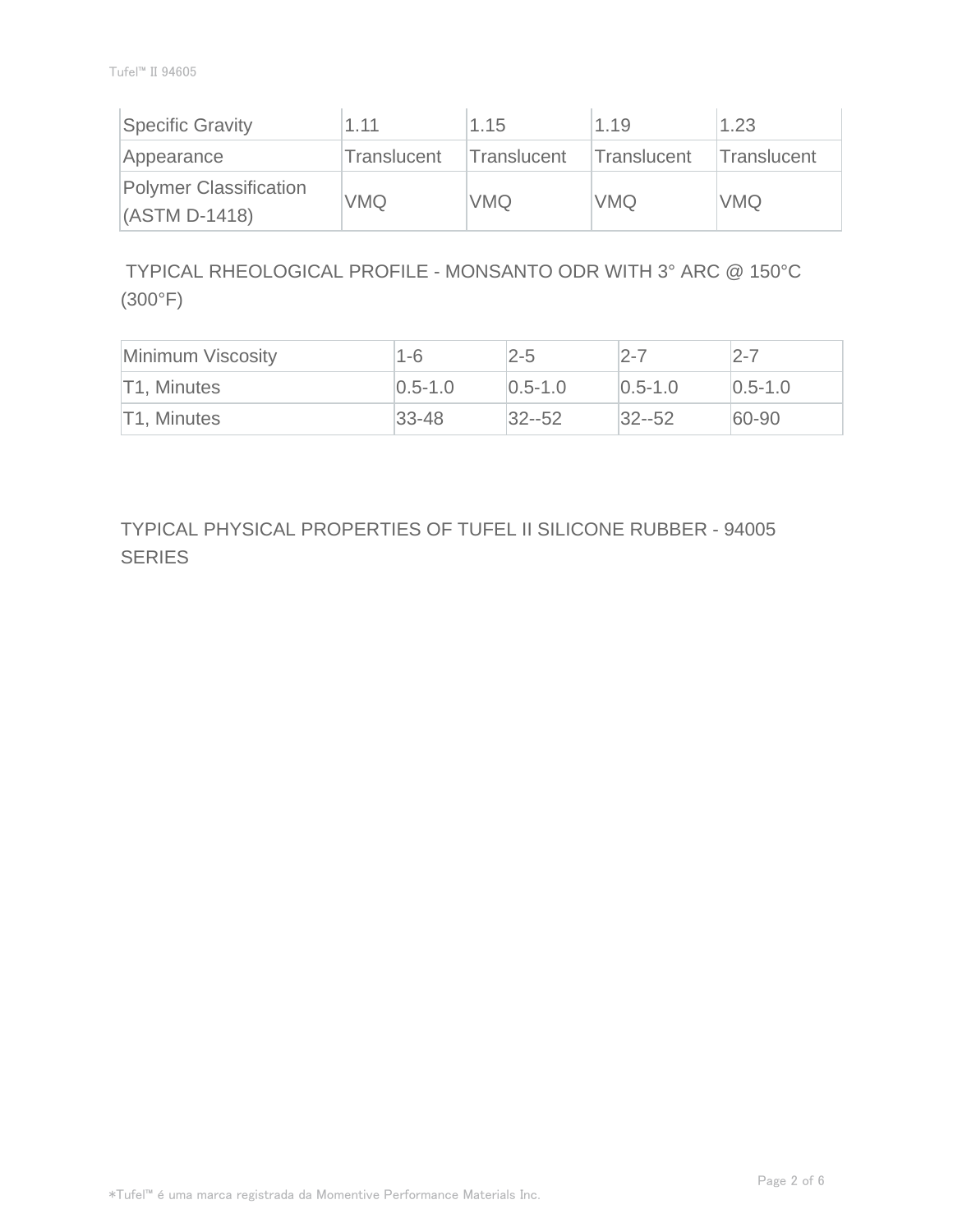| <b>ASTM</b><br><b>METHOD</b> | PRESS CURE - 10 MINUTES @ 177°C<br>$(350^{\circ}F)$ |      |      | 94405 94505 94605 4705 |      |
|------------------------------|-----------------------------------------------------|------|------|------------------------|------|
| D-2240                       | Hardness, Durometer A                               | 40   | 47   | 57                     | 72   |
| $D-412$                      | Tensile Strength, psi                               | 1320 | 1325 | 1250                   | 1340 |
|                              | <b>MPa</b>                                          | 9.1  | 9.1  | 8.6                    | 9.2  |
| D-412                        | Elongation, %                                       | 890  | 930  | 750                    | 600  |
| $D-624$                      | Tear Resistance, Die B, ppi                         | 230  | 250  | 240                    | 325  |
|                              | KN/M                                                | 40.4 | 43.9 | 42.1                   | 57.0 |
| $D-412$                      | Tensile Modulus @ 100% psi                          | 140  | 175  | 250                    | 500  |
|                              | <b>MPa</b>                                          | 1.0  | 1.2  | 1.7                    | 3.4  |
|                              | <b>POST CURE 2 HOURS</b><br>@ 177C (350F)           |      |      |                        |      |
| $D-2240$                     | Hardness, Durometer A                               | 43   | 52   | 62                     | 74   |
| $D-41$                       | Tensile Strength, psi                               | 1390 | 1400 | 1250                   | 1340 |
|                              | <b>MPa</b>                                          | 9.6  | 9.7  | 8.6                    | 9.2  |
| $D-412$                      | Elongation, %                                       | 780  | 880  | 690                    | 580  |
| $D-624$                      | Tear Resistance, Die B, ppi                         | 230  | 270  | 260                    | 325  |
|                              | KN/M                                                | 40.4 | 47.4 | 45.6                   | 57.0 |
| $D-624$                      | Tensile Modulus @ 100% psi                          | 175  | 225  | 320                    | 530  |
|                              | <b>MPa</b>                                          | 1.2  | 1.6  | 2.2                    | 3.7  |
| D-395                        | Compression Set, %<br>22 hrs. @ 150°C (300°F)       | 20   | 20   | 23                     | 18   |

## **Regulatory Compliance**

A representative sample of an analogous product to Tufel ll 94605 met the

- requirements of USP Class VI and ISO 10993 under Good Laboratory Practices (GLP).
- Listed as UL 94 HB (File No. E205753)
- The ingredients are listed in the BfR recommendation XV "Silicones" (1)
- Compositionally compliant with 21 CFR 177.2600 Rubber articles intended for repeated use<sup>(2)</sup>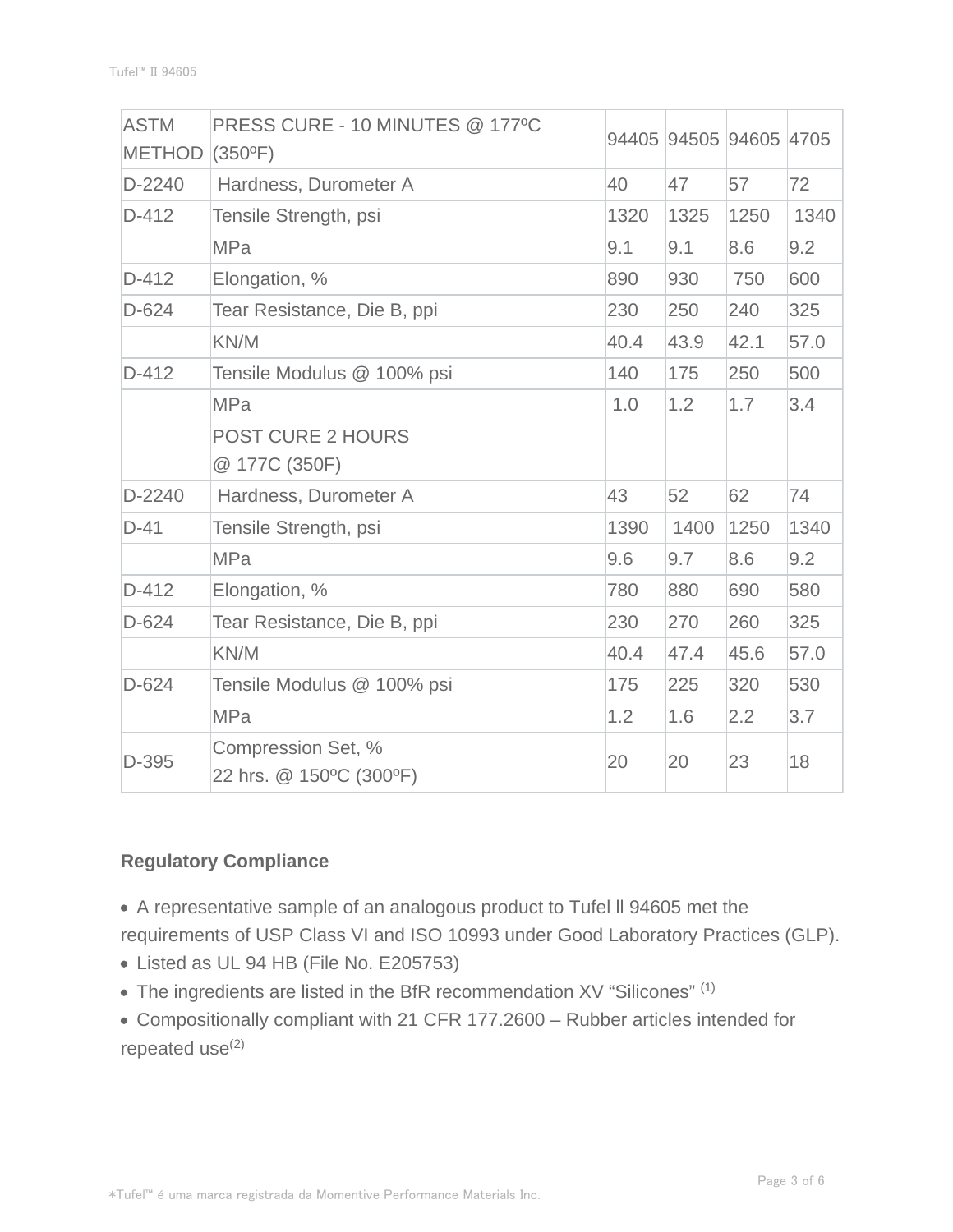(1) Producer of the final article needs to test and confirm that the final product meets the extraction limits of BfR XV or corresponding EU legislation.

(2) It is the responsibility of the user to determine that the final product complies with the extractive limitations and other requirements of 21 CFR 177.2600, under their specific manufacturing procedures

#### **Patent Status**

Nothing contained herein shall be construed to imply the nonexistence of any relevant patents or to constitute the permission, inducement or recommendation to practice any invention covered by any patent, without authority from the owner of the patent.

## **Product Safety, Handling and Storage**

Customers should review the latest Safety Data Sheet (SDS) and label for product safety information, safe handling instructions, personal protective equipment if necessary, emergency service contact information, and any special storage conditions required for safety. Momentive Performance Materials (MPM) maintains an aroundthe-clock emergency service for its products. SDS are available at www.momentive.com or, upon request, from any MPM representative. For product storage and handling procedures to maintain the product quality within our stated specifications, please review Certificates of Analysis, which are available in the Order Center. Use of other materials in conjunction with MPM products (for example, primers) may require additional precautions. Please review and follow the safety information provided by the manufacturer of such other materials.

### **Limitations**

Customers must evaluate Momentive Performance Materials products and make their own determination as to fitness of use in their particular applications.

**Contact Information** Email commercial.services@momentive.com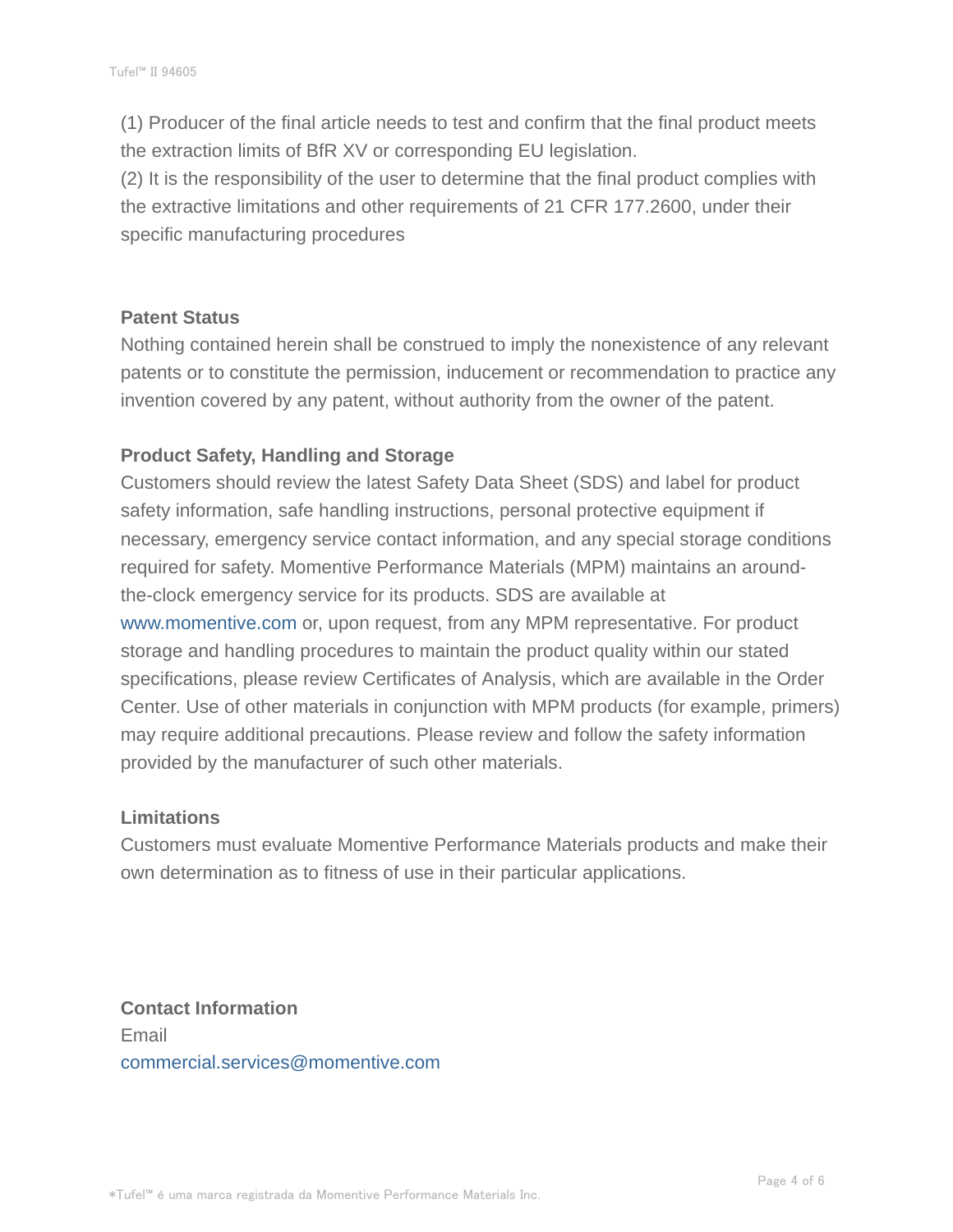| <b>Telephone</b> |                      |                              |                     |
|------------------|----------------------|------------------------------|---------------------|
| <b>Americas</b>  | <b>Latin America</b> | <b>EMEAI- Europe, Middle</b> | <b>ASIA PACIFIC</b> |
|                  |                      | East, Africa & India         |                     |
| +1 800 295 2392  | <b>Brazil</b>        | <b>Europe</b>                | <b>China</b>        |
| Toll free*       | +55 11 4534 9650     | +390510924300                | 800 820 0202        |
| +704 805 6946    | <b>Direct Number</b> | Direct number                | Toll free           |
| Direct Number    |                      |                              | +86 21 3860 4892    |
|                  |                      |                              | Direct number       |
| *All American    | <b>Mexico</b>        | India, Middle East &         | Japan               |
| countries        | +52 55 2169 7670     | <b>Africa</b>                | +81 3 5544 3111     |
|                  | <b>Direct Number</b> | + 91 44 71212207             | Direct number       |
|                  |                      | Direct number*               |                     |
|                  |                      | *All Middle Eastern          | <b>Korea</b>        |
|                  |                      | countries, Africa, India,    | +82 2 6201 4600     |
|                  |                      |                              |                     |

For literature and technical assistance, visit our website at: www.momentive.com

#### **DISCLAIMER:**

**THE MATERIALS, PRODUCTS AND SERVICES OF MOMENTIVE PERFORMANCE MATERIALS INC. AND ITS SUBSIDIARIES AND AFFILIATES (COLLECTIVELY "SUPPLIER"), ARE SOLD SUBJECT TO SUPPLIER'S STANDARD CONDITIONS OF SALE, WHICH ARE INCLUDED IN THE APPLICABLE DISTRIBUTOR OR OTHER SALES AGREEMENT, PRINTED ON THE BACK OF ORDER ACKNOWLEDGMENTS AND INVOICES, AND AVAILABLE UPON REQUEST. ALTHOUGH ANY INFORMATION, RECOMMENDATIONS, OR ADVICE CONTAINED HEREIN IS GIVEN IN GOOD FAITH, SUPPLIER MAKES NO WARRANTY OR GUARANTEE, EXPRESS OR IMPLIED, (i) THAT THE RESULTS DESCRIBED HEREIN WILL BE OBTAINED UNDER END-USE CONDITIONS, OR (ii) AS TO THE EFFECTIVENESS OR SAFETY OF ANY DESIGN INCORPORATING ITS PRODUCTS, MATERIALS, SERVICES, RECOMMENDATIONS OR ADVICE. EXCEPT AS PROVIDED IN SUPPLIER'S STANDARD CONDITIONS OF SALE, SUPPLIER AND ITS REPRESENTATIVES SHALL IN NO EVENT BE RESPONSIBLE FOR ANY LOSS RESULTING FROM ANY USE OF ITS MATERIALS, PRODUCTS OR SERVICES DESCRIBED HEREIN.** Each user bears full responsibility for making its own determination as to the suitability of Supplier's materials, services,